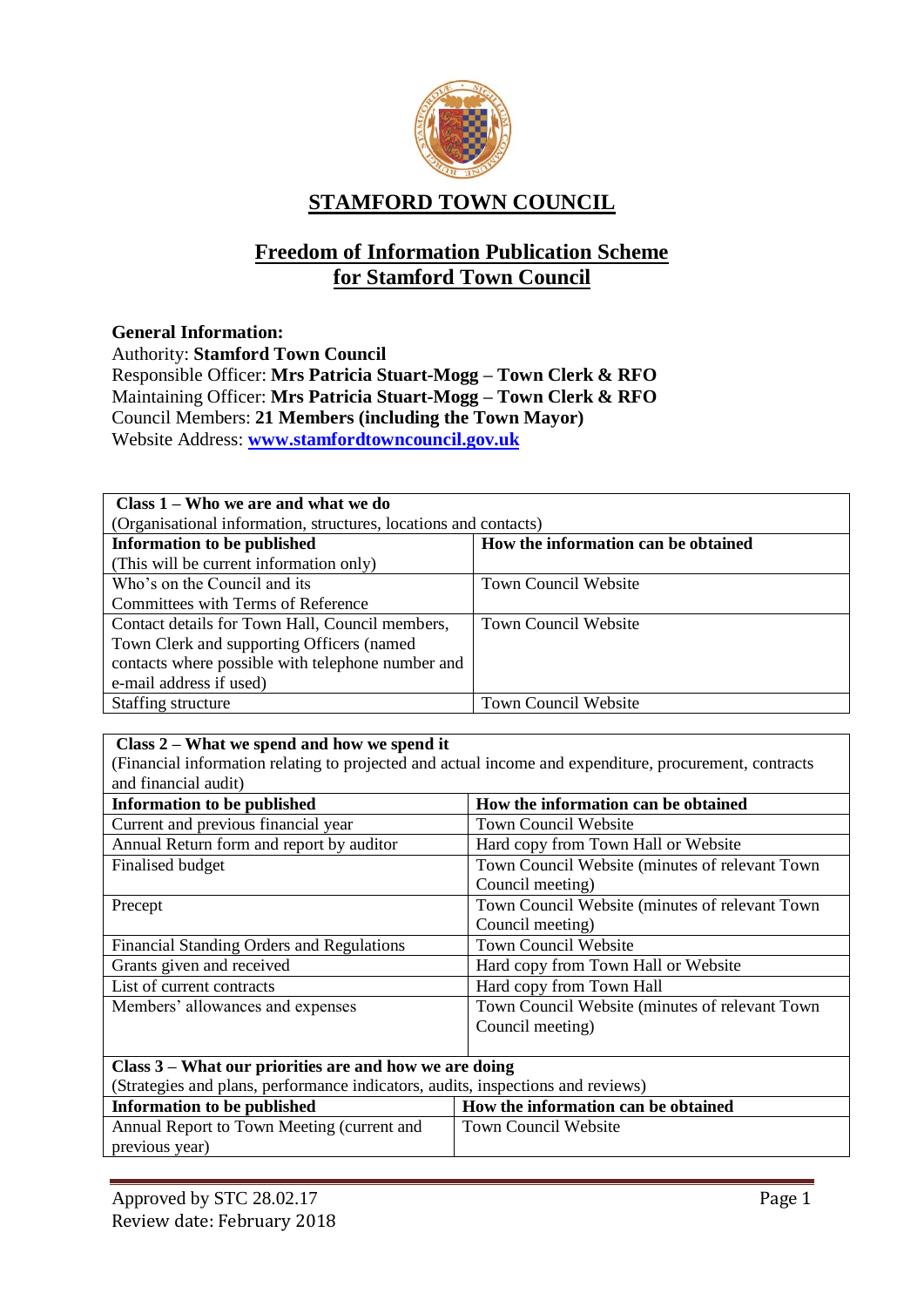| Class 4 – How we make decisions                      |                                                |
|------------------------------------------------------|------------------------------------------------|
| (Decision making processes and records of decisions) |                                                |
| Information to be published                          | How the information can be obtained            |
| Timetable of meetings (Council, committee/sub-       | Town Hall or Town Council Website              |
| committee meetings and town meetings)                |                                                |
| Agendas of meetings (as above)                       | Posted on Town Council Website, Notice Boards  |
|                                                      | at: Recreation Ground, High Street, Town Hall. |
|                                                      | Or                                             |
|                                                      | Hard copy collected from Town Hall             |
| Minutes of meetings (as above)                       | <b>Town Council Website</b>                    |
| (N.B. This will exclude information that is properly |                                                |
| regarded as private to the meeting)                  |                                                |
| Reports presented to Council meetings                | Hard copy from Town Hall                       |
| (N.B. This will exclude information that is properly |                                                |
| regarded as private to the meeting)                  |                                                |
| Responses to consultation papers                     | Hard copy from Town Hall or Website            |
| Responses to planning applications                   | Town Council Website (minutes of relevant      |
|                                                      | Planning Committee meeting)                    |

### **Class 5 – Our policies and procedures**

(Current written protocols, policies and procedures for delivering our services and responsibilities) Current information only

| Information to be published                        | How the information can be obtained |
|----------------------------------------------------|-------------------------------------|
| Policies and procedures for the conduct of council | <b>Town Council Website</b>         |
| business:                                          |                                     |
| Procedural standing orders                         | <b>Town Council Website</b>         |
| Committee and sub-committee terms of reference     | <b>Town Council Website</b>         |
| Delegated authority in respect of officers         | <b>Town Council Website</b>         |
| Code of conduct                                    | <b>Town Council Website</b>         |
| Policy statements                                  | <b>Town Council Website</b>         |

| Class $6$ – Lists and Registers               |                                     |
|-----------------------------------------------|-------------------------------------|
| Currently maintained lists and registers only |                                     |
| Information to be published                   | How the information can be obtained |
| <b>Assets Register</b>                        | Available for viewing               |
| Register of members' interests                | <b>Town Council Website</b>         |
| Register of gifts and hospitality             | Hard copy from Town Hall or Website |

#### **Class 7 – The services we offer**

(Information about the services we offer, including leaflets, guidance and newsletters produced for the public and businesses) Current information only

| Information to be published                         | How the information can be obtained       |
|-----------------------------------------------------|-------------------------------------------|
| Allotments                                          | <b>Town Council Website</b>               |
| Burial grounds and closed churchyards               | <b>Town Council Website</b>               |
| Town Hall room hire facilities                      | <b>Town Council Website</b>               |
| Parks, playing fields and recreational facilities   | <b>Town Council Website</b>               |
| Seating, litter bins, memorials and lighting        | Hard copy from Town Hall                  |
| Markets (Arts & Craft; French and Christmas)        | Town Council Website                      |
| Public conveniences at the Recreation Ground        | <b>Town Council Website</b>               |
| Agency agreements                                   | Hard copy from Town Hall                  |
| (N.B. This will exclude information considered      |                                           |
| commercially confidential)                          |                                           |
| A summary of services for which the council is      | Hard copy from Town Hall and Town Council |
| entitled to recover a fee, together with those fees | Website                                   |